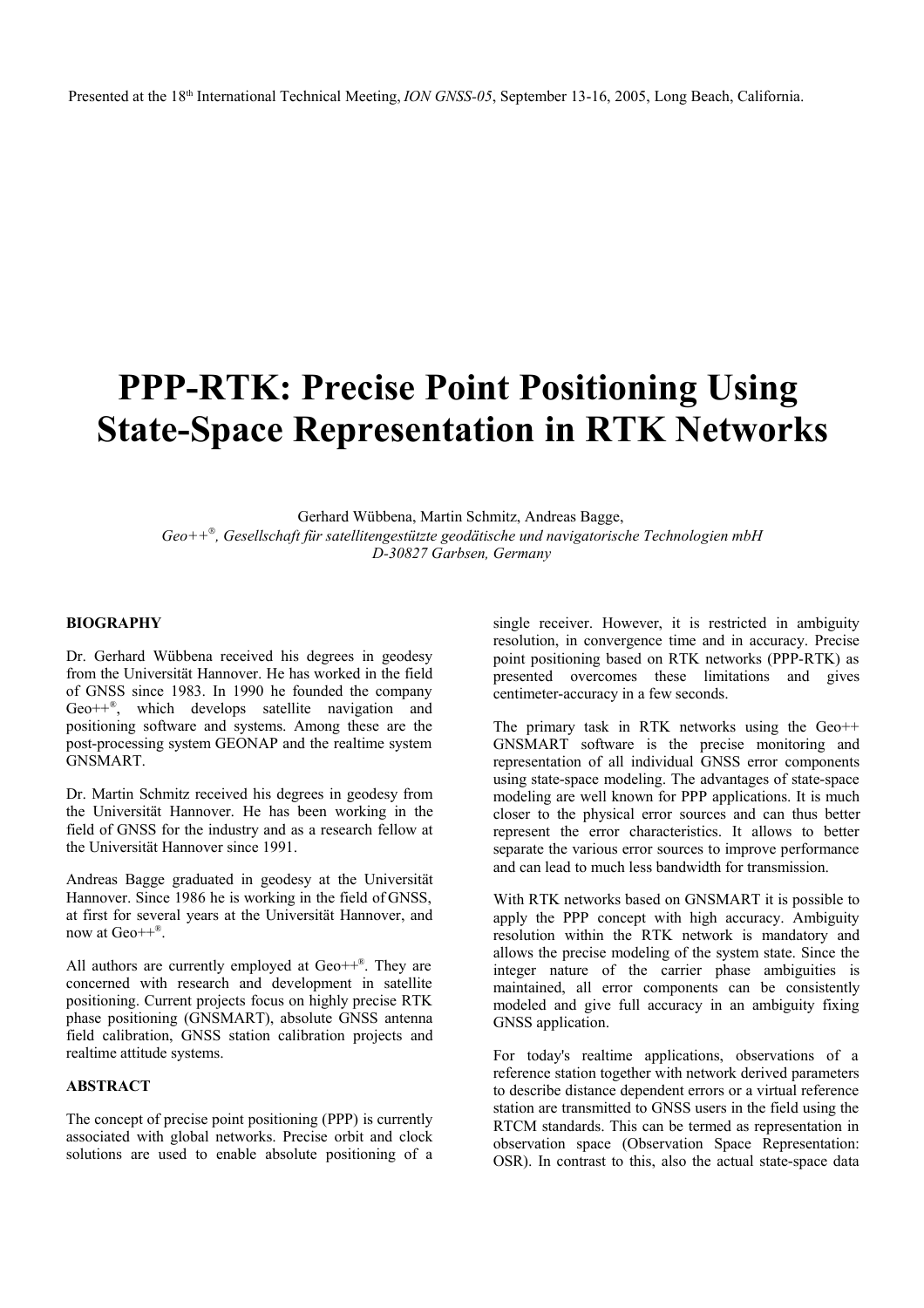can be used for the representation of the complete GNSS state (State Space Representation: SSR). Hence, precise absolute positioning based on a RTK network (PPP-RTK) using state-space data is a practicable concept.

In principle, the concept can be applied to small, regional and global networks. A reference station separation of several 100 km to achieve ambiguity resolution and therefore the key-issue to PPP-RTK is already possible with GNSMART.

The complete transition from observation-space to statespace requires the definition of adequate formats and standardized models to provide the state-space data for GNSS application. A single receiver then can position itself with centimeter-accuracy within a few seconds in post-processing and realtime applications. In between, state-space data can still be used to generate data in observation-space, e.g. RTCM or RINEX format, through a conversion algorithm.

The state-space concept and pre-requisites are discussed. The benefits of state space representation of GNSS errors and their applications are pointed out.

### **INTRODUCTION**

Global Navigation Satellite System (GNSS) applications serve different kinds of applications and accuracies in navigation and positioning. The number of applications is steadily increasing as well as the demand for precise navigation and positioning. GNSS applications generally provide

- absolute positioning
- differential positioning
- precise absolute (point) positioning

Absolute GNSS positioning is the basic mode of an GNSS and uses one single receiver for navigation and positioning. At least two simultaneously operating stations are required for differential GNSS positioning. It makes use of the spatial correlation of systematic errors between stations to estimate or reduce their effects in order to achieve much higher accuracy.

Precise absolute positioning is a quite new category, which is associated with the term precise point positioning (PPP) (Zumberge et al 1997). It is a combination of the original absolute positioning concept and differential positioning techniques. PPP also uses observation data of a single receiver and additionally state information on individual GNSS errors derived from a GNSS network.

In current applications, precise absolute positioning is applied in post-processing e.g. using IGS products, or using a global network in realtime (Mullerschoen et al 2001). IGS products like precise satellite orbits and clocks are actually state information on particular GNSS errors. The mathematical model of PPP uses undifferenced, dualfrequency observations and applies among other corrections the precise orbit and clock data. The receiver clock and tropospheric error are estimated, while the ionosphere is eliminated using the ionospheric free linear combination (L0).

PPP is limited in accuracy, because the ionospheric free linear combination is currently mandatory. Accurate ionospheric models are generally not available. Since the ionospheric free linear combination is not based on integer coefficients and the state information currently does not preserve the integer nature of ambiguities, it is not possible to resolve ambiguities adequately to access the full GNSS carrier phase accuracy levels. Therefore long integration or observation times are required for PPP.

The limitations of PPP can be overcome with RTK (Real Time Kinematic) networks using state space modeling. Such RTK networks can consistently derive all individual GNSS errors in realtime. The atmospheric GNSS effects are modeled and state information is also present for ionosphere and troposphere. The complete state information is ready for distribution to users in realtime. As a consequence, users are capable to resolve ambiguities and to achieve the known RTK accuracy level.

This concept of precise absolute positioning enabling ambiguity resolution is the synthesis of the known precise point positioning and network RTK. In the following it is termed as PPP-RTK: Precise Point Positioning-RTK. The main characteristics and differences of PPP and PPP-RTK are listed in Tab. 1.

|                               | <b>PPP</b>  | <b>PPP-RTK</b>            |  |  |  |
|-------------------------------|-------------|---------------------------|--|--|--|
| network size                  | global      | local/regional/<br>global |  |  |  |
| primary state information     |             |                           |  |  |  |
| satellite orbits              | provided    | provided                  |  |  |  |
| satellite clocks              | provided    | provided                  |  |  |  |
| ionosphere                    | corrected   | provided                  |  |  |  |
| troposphere                   | estimated   | provided                  |  |  |  |
| receiver clock                | estimated   | estimated                 |  |  |  |
| phase ambiguities $\&$ signal |             |                           |  |  |  |
| 1.1 / 1.2 / 1.0               | $-/-/$ +    | $+$ / + / +               |  |  |  |
| integration time              | $301800$ s  | 1050s                     |  |  |  |
| accuracy                      |             |                           |  |  |  |
| static 3D                     | $\sim$ 5 cm | $1 \dots 3$ cm            |  |  |  |
| RTK 3D                        | $1520$ cm   | $1 \dots 3$ cm            |  |  |  |

Tab. 1 Characteristics of PPP and PPP-RTK

#### **RTK NETWORKING**

Precise positioning with GNSS requires the knowledge of (the sum of) all error components with a corresponding accuracy for the desired accuracy. The highest accuracy is demanded by RTK applications, which require the resolution of GNSS carrier phase ambiguities to gain accuracy at the centimeter-level. Hence, RTK positioning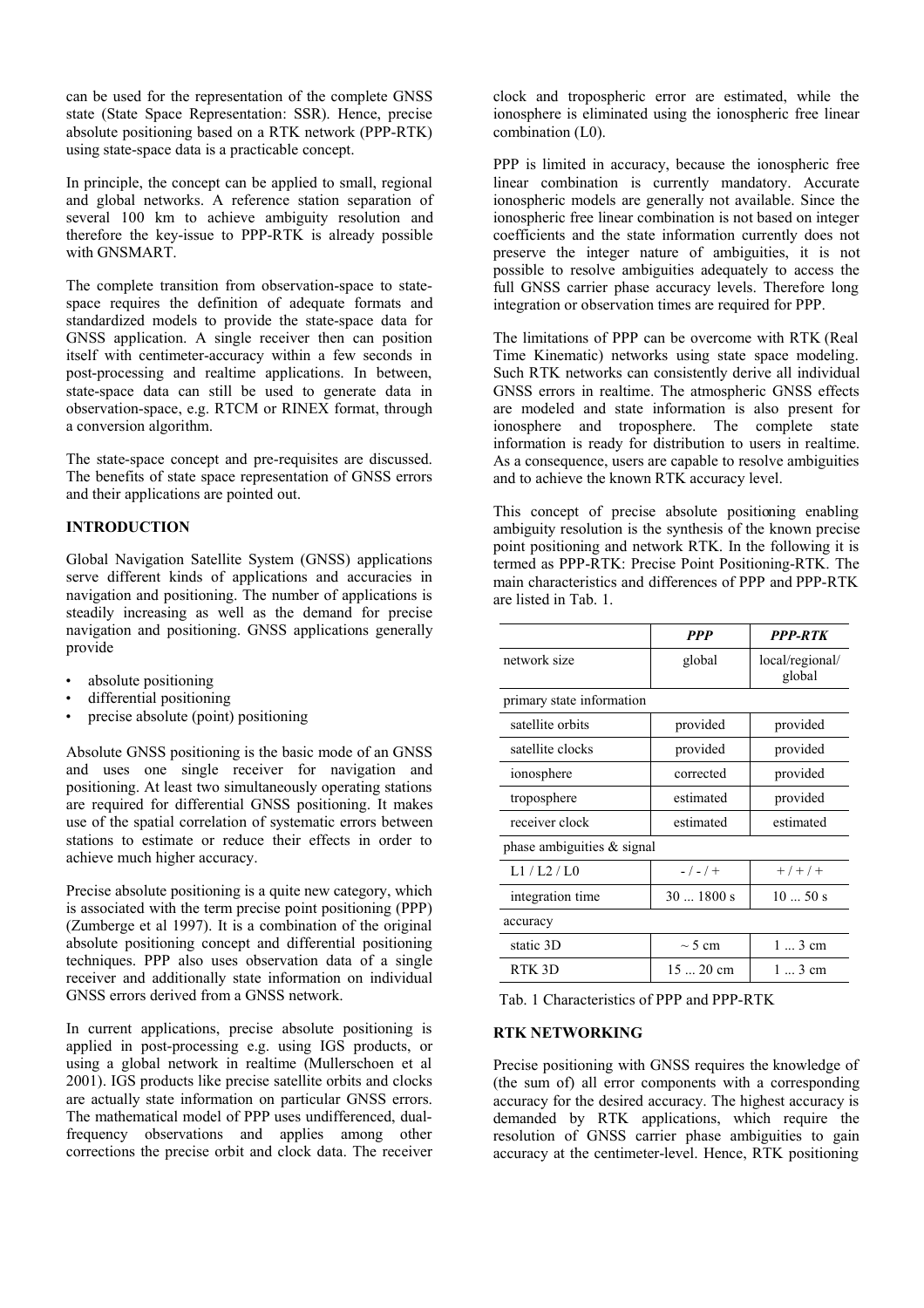requires the knowledge of all error components with accuracy definitely better than 1 cm to enable a RTK service. The main error sources of GNSS are

- satellite and receiver clock
- satellite orbit
- ionosphere
- troposphere
- receiver antenna phase variations (PCV)
- multipath

The different GNSS error components do have different characteristics. Satellite orbit, ionosphere and troposphere are spatially correlated and it is therefore possible to determine the effects in differential GNSS processing. However, the effects decorrelate with distance and introduce a distance dependent error into processing results. The clock errors are estimated or eliminated in the modeling approach of the GNSS data processing. Antenna phase variations and multipath are station dependent errors and must either be corrected or be adequately accounted for.

The principle of RTK networking is depicted in Fig. 1. The GNSS errors  $\varepsilon$  may be determined based on a single reference station. However, the distance dependent error cannot be determined by a single reference station, and its correction data is not exactly valid for a user's position (rover).

The distance dependent GNSS errors are the main limiting factors in differential GNSS realtime applications. Therefore multiple reference stations are combined in an RTK network to determine primarily the distance dependent GNSS errors and provide correction information to enhance the positioning capabilities and accuracies for a user in the field. In Fig. 1 the RTK network is represented by two reference stations, which enables the determination of distance dependent errors (depicted as a simple linear interpolation between reference stations).



Fig. 1: RTK networking and OSR principle, representation error (FKP, VRS, PRS) for linear approximation

The modeling approach of GNSS is an important aspect for the different tasks in RTK networking. On the one hand, simplified models are easily implemented, but will show in the long run disadvantages in performance. On the other hand, a rigorous approach is more complex. However, the ideal approach is a complete state space modeling (SSM).

### **GNSS-SMART: STATE MONITORING AND REPRESENTATION TECHNIQUE**

RTK networking is utilized in a rigorous and fundamental way in the Geo++® GNSMART software. GNSS-SMART stands for **S**tate **M**onitoring **A**nd **R**epresentation **Technique describing the essential concept, while** GNSMART is the actual  $Geo++^{\circledast}$  software implementation of this technique. The GNSS errors must be precisely modeled and monitored to resolve ambiguities as a **primary task**. For any time and location within the covered network area sophisticated services must provide information on the GNSS errors based on the state monitoring. The methods for this **secondary task** are generally termed "representation technique".

A complete state space model with millimeter-accuracy is implemented for the rigorous and simultaneous adjustment of GNSS observables, which is essential for the **primary task**. The state space modeling follows the idea to model the actual error sources instead of handling the effects of the errors. The error effects belong to the observation space, while the error sources are associated with the state space. All error sources build up the state space model (SSM). The state space model consists of

- model algorithms
- model parameters

The state space models applied in GNSMART are often multiple step models. The models generally consist of a functional model based on dynamic processes with temporal and/or spatial stochastic properties. Alternatively static parameters are used, when suited for the actual physical condition. Further enhancements are achieved by applying additional stochastic models with temporal and/or spatial characteristics to describe remaining effects not accounted for in the functional models. Tab. 2 lists the functional and stochastic models currently implemented and typically used in GNSMART. The actual applied models and model parameters are configurable in GNSMART.

The model parameters itself consist of

- state vector of unknown parameters
- complete variance/covariance matrix of unknown parameters

This already indicates, that an ideal representation should also contain stochastic properties. It is advantageous for any application to decide on the quality of service. But stochastic also express correlations between parameters.

To determine the (error) state of a GNSS system, GNSMART estimates the following state parameters:

- satellite clock synchronization error
- satellite signal delays (group delays)
- satellite orbit error (kinematic orbits)
- ionospheric signal propagation changes
- tropospheric signal delays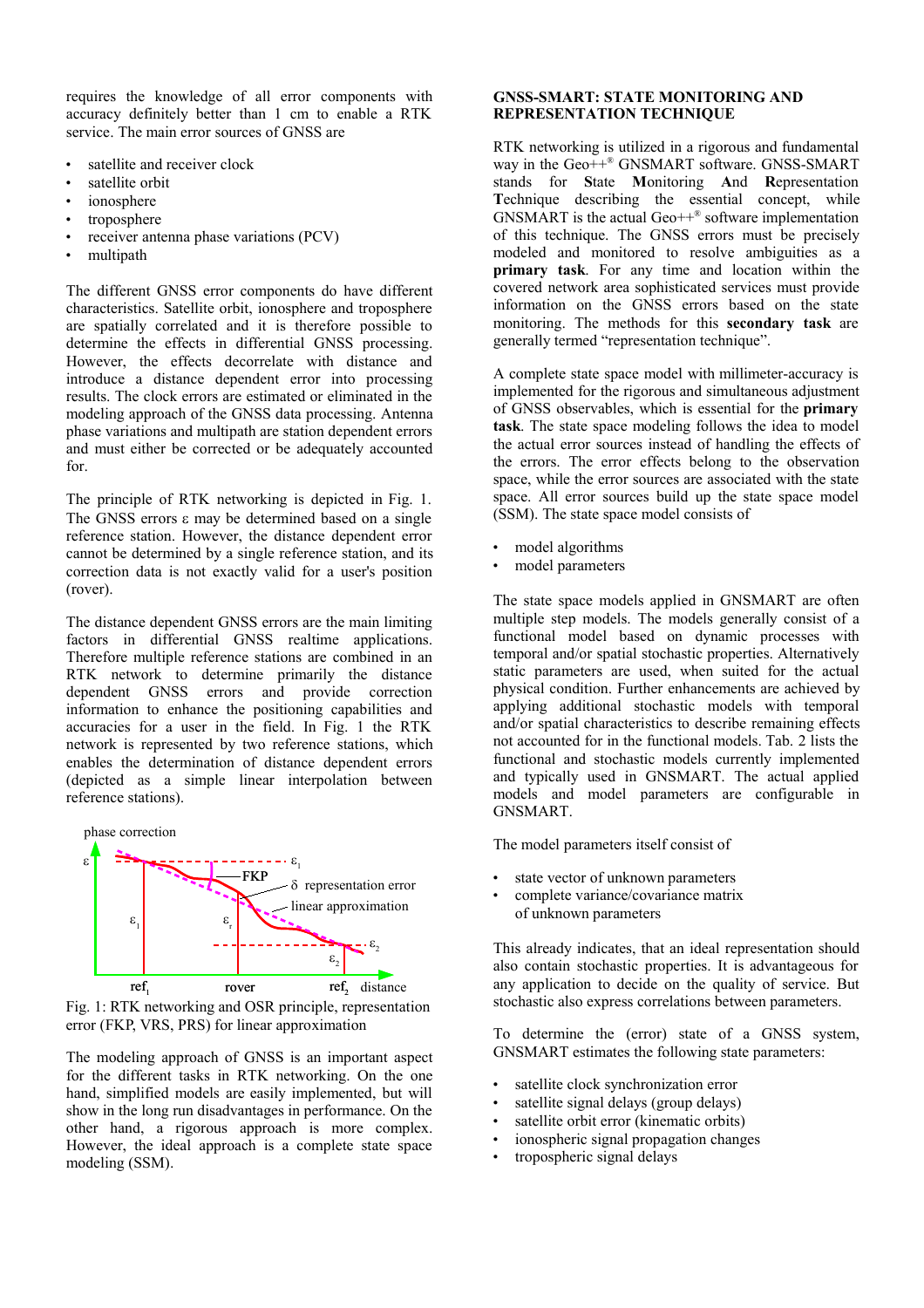| <b>Error Component</b> | <b>Functional and Stochastic Model</b>                                                                                                                                                                                                                                                                                                                                                     |  |  |
|------------------------|--------------------------------------------------------------------------------------------------------------------------------------------------------------------------------------------------------------------------------------------------------------------------------------------------------------------------------------------------------------------------------------------|--|--|
| satellite clock        | dynamic 2nd order polynomial as the difference to broadcast clock plus white noise process                                                                                                                                                                                                                                                                                                 |  |  |
| signal delay (sv)      | constant plus integrated white noise with low variance                                                                                                                                                                                                                                                                                                                                     |  |  |
| satellite orbit        | difference to broadcast orbit as 3D cartesian (along-track, cross-track and normal) errors with Gauss-Markov<br>process                                                                                                                                                                                                                                                                    |  |  |
| ionosphere             | 3 step model:<br>- dynamic single or multi layer functional model with 2D polynomial (geomagnetic latitude, local time)<br>or spherical harmonics<br>- satellite dependent dynamic functional biases<br>- 3D Gauss-Markov process with 1 parameter per receiver-satellite combination<br>to describe the remaining ionospheric effect                                                      |  |  |
| troposphere            | correction with Niell troposphere model<br>3 step model for residual troposphere:<br>- dynamic functional model with 3D polynomial (latitude, longitude, height)<br>or spherical harmonics with height gradients for dry and wet components<br>- dynamic mapping function improvement for low elevations<br>- dynamic station dependent zenith delay parameters for dry and wet components |  |  |
| receiver clock offset  | white noise process                                                                                                                                                                                                                                                                                                                                                                        |  |  |
| signal delay (rcv)     | constant with integrated white noise process                                                                                                                                                                                                                                                                                                                                               |  |  |
| satellite PCV          | correction                                                                                                                                                                                                                                                                                                                                                                                 |  |  |
| receiver PCV           | correction                                                                                                                                                                                                                                                                                                                                                                                 |  |  |
| multipath (rcv)        | elevation and/or signal to noise dependent weighting                                                                                                                                                                                                                                                                                                                                       |  |  |
| measurement noise      | white noise                                                                                                                                                                                                                                                                                                                                                                                |  |  |
| ambiguity              | constant                                                                                                                                                                                                                                                                                                                                                                                   |  |  |
| receiver coordinates   | static or kinematic for unknown stations                                                                                                                                                                                                                                                                                                                                                   |  |  |

Tab. 2: Functional and stochastic modeling of GNSS errors in GNSMART (standard settings)

- receiver multipath (optional)
- carrier phase ambiguities
- receiver coordinates (optional)
- receiver clock synchronization error
- receiver signal delays (group delays)

The state space modeling of GNSMART applies beforehand corrections to the GNSS observations. The SSM model is prepared for the following corrections:

- satellite-receiver phase wind-up effect (satellite attitude)
- (absolute) satellite antenna PCV correction
- site displacement effect (solid earth tide, pole tide, ocean loading, atmospheric loading, local displacement)
- relativistic corrections
- higher order ionospheric correction
- (absolute) receiver antenna PCV correction

The extension of the network defines the significance of the corrections and consequently the quality of the state space modeling. In smaller networks some corrections can be neglected. Therefore GNSMART currently does not correct for loading effects and higher order ionosphere in local or regional networks.

PPP-RTK in theory is capable to serve a global network, but is currently restricted by the models for physical displacements of the earth. In principle, if all relevant effects could be accurately modeled a priori and included in the processing, then only the measurement noise would remain (Ray et al 2004).

In addition, it is necessary to maintain the integer nature of carrier phase observations for all carrier frequencies in the SSM, despite all models and corrections applied. It is essential for the high accuracy.

The adjustment model is a Kalman filter for realtime applications. The Kalman filter is proofed to be well suited for state estimation and monitoring tasks (Wübbena, Willgalis 2001). The actual adjustment is a simultaneous adjustment of all L1 and L2 observations. Advantages of simultaneous L1/L2 adjustment are

- rigorous modeling of correlations between linear combinations
- rigorous modeling of common parameters like L1-L2 delays for satellite and receiver
- improvement of noise level for derived state parameters

The separation and modeling of individual GNSS error components is straight forward using undifferenced or also termed non-differenced observations. The use of nondifferenced observations is a key issue in ambiguity resolution, optimized modeling and processing in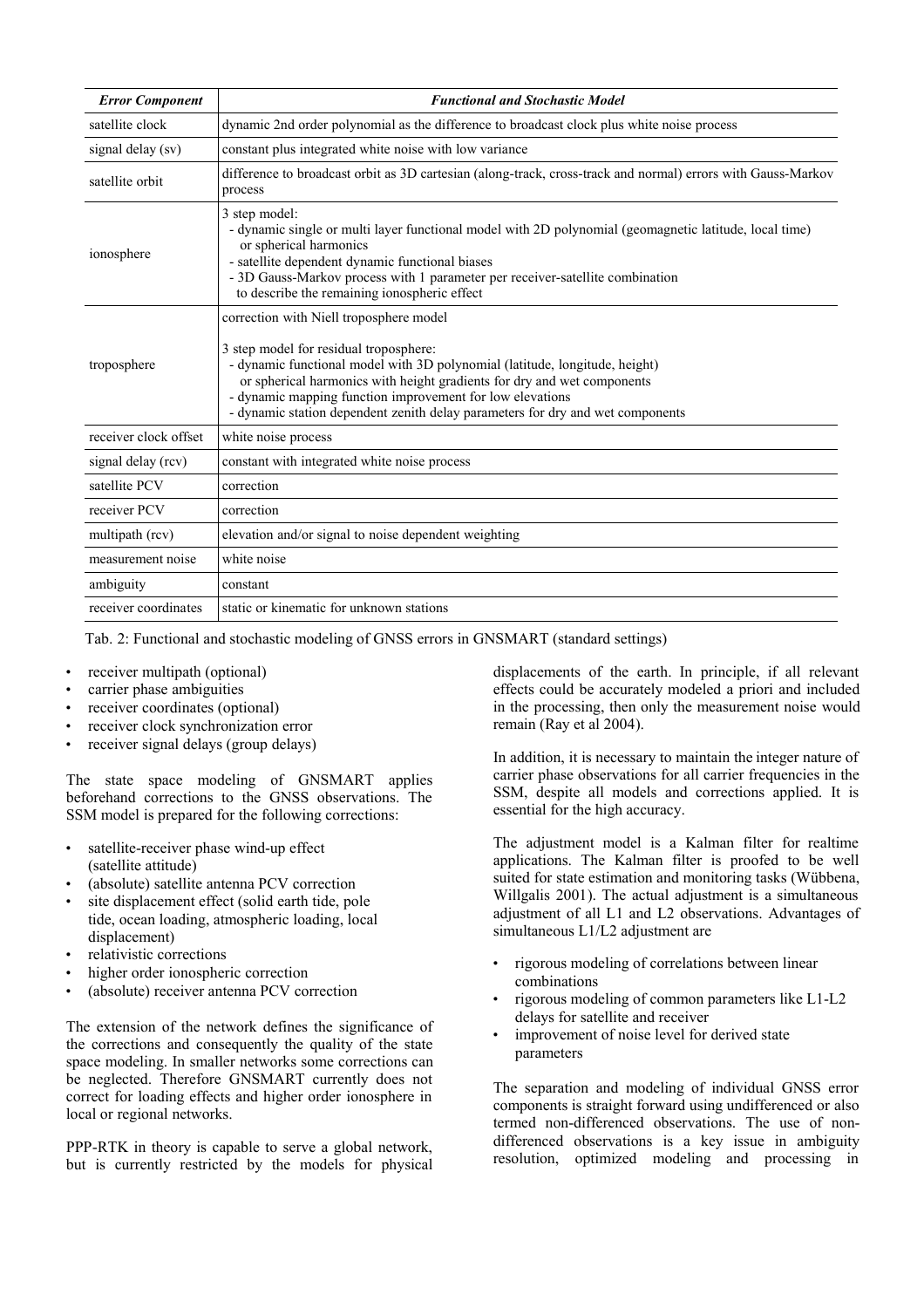|            | <b>Representation</b><br><b>Technique</b> | <b>Broadcast</b> | <b>Covered Area</b> | <b>Bandwidth</b> | <b>Representation</b><br><b>Error</b> | Kinematic<br><b>Applications</b> | <i>International</i><br><b>Standards</b> |
|------------|-------------------------------------------|------------------|---------------------|------------------|---------------------------------------|----------------------------------|------------------------------------------|
| <b>SSR</b> | <b>SSR</b>                                | $^{++}$          | unlimited           | $^{++}$          | $++$                                  | $^{++}$                          | $+$ / -                                  |
| <b>OSR</b> | $RS+FKP$                                  |                  | $100 \mathrm{km}$   | $^{+}$           | $^{+}$                                | $^{++}$                          | $+$ (SAPOS)                              |
|            | PRS+FKP                                   |                  | $100 \mathrm{km}$   | $^{+}$           | $^{+}$                                | $++$                             |                                          |
|            | <b>PRS</b>                                |                  | $100 \mathrm{km}$   | $+$              | $^{+}$                                | $^{++}$                          |                                          |
|            | <b>VRS</b>                                |                  | local               | $^{+}$           |                                       |                                  |                                          |
|            | MAC                                       |                  | MA stations         |                  | $+/-$                                 | $^{++}$                          | $^{++}$                                  |

Tab. 3: Comparison of different state representation techniques (++ very good, + good, - fair to bad)

GNSMART. The advantages of non-differenced modeling and ambiguities are:

- network operates in absolute mode
- no mathematical correlation between observations
- robustness against failures of single reference stations
- optimal reliability

The use of differenced observations (i.e. double difference observable) and accordingly the use of baselines/triangles between reference stations is a limitation, and a loss of information compared to the non-differenced approach. Information on the GNSS errors can be best obtained from the rigorous adjustment of multiple reference stations with sufficient redundancy and network size.

The **secondary task** of a RTK network is the computation of correction data from SSM, which represent the GNSS errors for an individual rover site within the network area.

The state representation techniques can be divided into two main approaches. These are for GNSMART the representation by transforming state parameters into observations or observation corrections, which is called Observation Space Representation (OSR) or using actual state parameters for direct use termed State Space Representation (SSR).

The use of OSR is the common technique in RTK applications and RTK networking. It will be discussed first to point out later the SSR concept and benefits.

#### **OSR: OBSERVATION SPACE REPRESENTATION**

The representation of RTK network corrections in the observation space always uses GNSS observations of an actual reference station, which are then applied by the conventional RTK rover algorithm. Fig. 1 depicts the principle of OSR. The GNSS error for the basic carrier phase observables in the figure is a lump sum of distance dependent GNSS errors. Either the phase correction for the rover position or a spatial model to describe the effect are currently used in RTK networking.

Depending on the RTK networking algorithm and also on network design parameters, the RTK network corrections have an uncertainty, which is generally called representation error. This error is caused by the irregular physical conditions between the actual reference stations

and cannot be improved unless the distance between stations is decreased.

OSR is the currently used method in RTK network applications to provide correction or corrected data to a user. To transmit those, the following concepts can be distinguished:

- observation data + network correction
- RS (Reference Station) + FKP
- network-corrected (individualized) observation data
	- PRS (Pseudo Reference Station)
	- VRS (Virtual Reference Station)
- observation data of multiple reference stations
	- MAC (Master-Auxiliary-Concept)

The different concepts are often summarized under the term FKP or VRS. One major difference between the two concepts is the computation of the RTK network correction for the user location. In the case of FKP this individualization is done at the rover site, while for VRS it is done at the service center.

The observations of a reference station are generally disseminated using the international standard RTCM 2.3 message types 18/19 (raw data) or 20/21 (correction data). Separate FKP corrections are transmitted using RTCM message type 59 (Wübbena, Bagge 2002). The Master-Auxiliary-Concept (MAC) (Euler et al 2001) is under discussion for a standardized RTK message in RTCM 3.0, but is is not yet operationally applied. The MAC will transmit observation data of a master station and correction differences between master and auxiliary stations. The rover can re-construct the observation data of the auxiliary stations (except a common clock term) and individually decide how to use master and auxiliary data for its location.

#### **AREA CORRECTION PARAMETER: FKP**

Area correction parameters are termed after the German acronym of "Flächenkorrekturparameter" FKP. Linear FKP represent the tilt angle of a plane which is centered at a reference station. The data of one single reference station and the FKP are transmitted to the user. The RTK algorithm at the rover site applies corrections derived from the FKP using its current approximate position. Fig. 1 shows the representation error in the case of the FKPconcept, which holds also for the VRS/PRS and multiple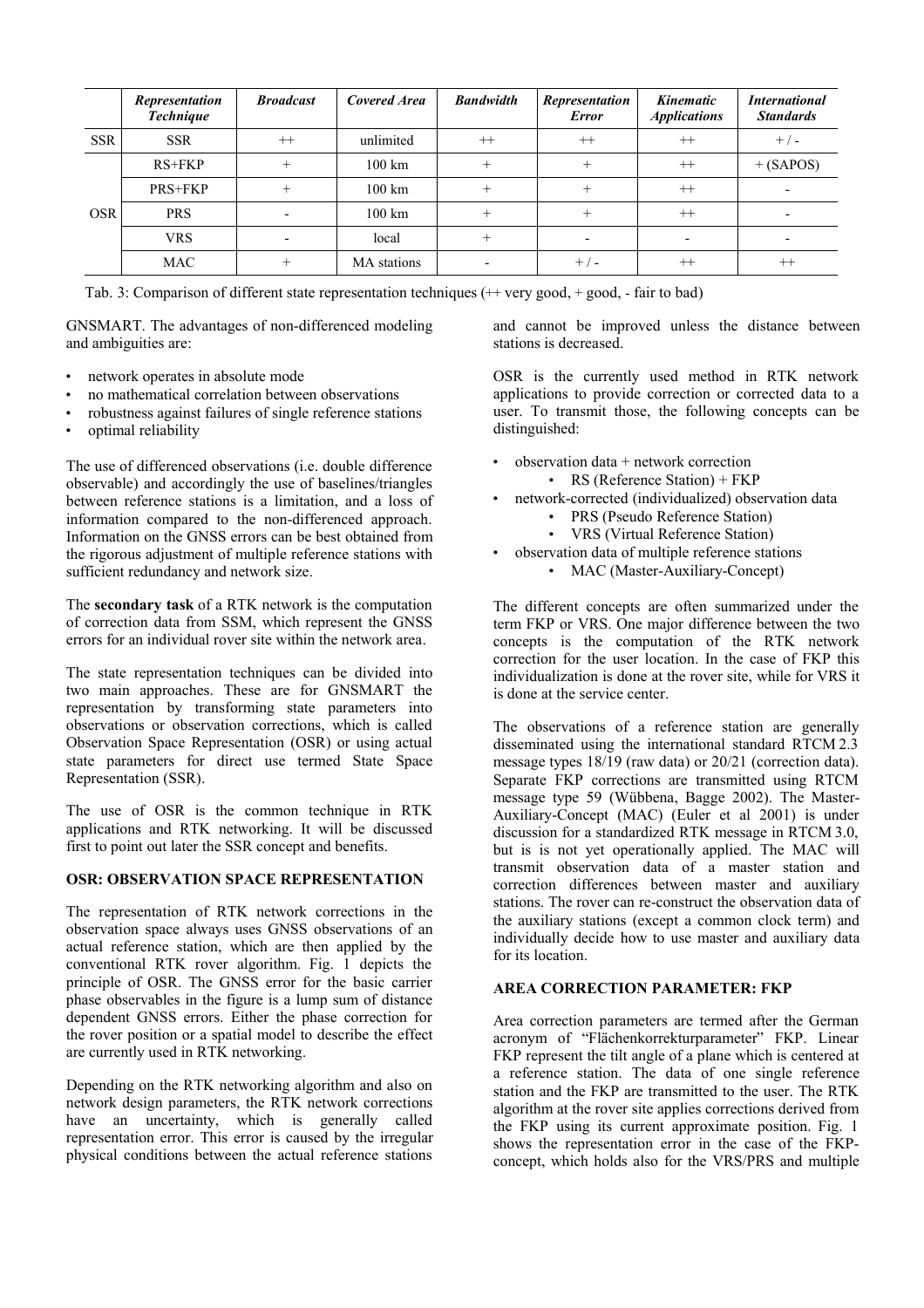observation data. The state parameters are transformed to a simplified parameter model (plane or quadratic surfaces) representing the spatial variations of distance dependent state parameter.

Characteristics of the FKP concept are:

- broadcast possible
- kinematic application possible
- rover must be capable to work with FKP (since 2001) implemented in geodetic rovers using RTCM-59 FKP-AdV)
- limited range of FKP (approx. 100 km for linear FKP)

Especially notable compared to all other OSR concepts is the broadcast capability.

The RTCM-59 FKP-AdV is a special implementation of the FKP concept, which has been introduced by the German State Survey Authorities "Arbeitsgemeinschaft der deutschen Vermessungsverwaltungen" (AdV) for their satellite positioning service SAPOS (SAPOS 2004). The FKP-AdV are transmitted in the RTCM type 59 message, and all major GNSS manufacturers are capable to use these messages with their RTK rover systems.

# **VIRTUAL REFERENCE STATION: VRS, PRS**

The Virtual Reference Station (VRS) does not separately provide observation data and network correction data. The reference station observations and the state parameters are transformed to (or individualized for) the user position. Hence, it is necessary for the rover to send an approximate position. The observations of the VRS are transmitted to the rover. The RTK rover receives the data of a VRS, which is recognized as a reference station in a very short distance away from the actual approximate user position.

For the VRS concept some aspects must be considered:

- the rover RTK algorithm does not expect distance dependent errors, and is not capable of modeling any remaining representation errors
- kinematic users "see" distance dependent errors while moving away from the VRS (VRS position must be kept fixed because of limitations in rover algorithms)
- no broadcast possible; one bi-directional communication link required per user

The Pseudo Reference Station (PRS) is a modified VRS approach introduced by  $Geo^{++}$  and implemented in GNSMART. The reference station observations and state parameters are transformed to the approximate user's position (like VRS), giving an optimal OSR representation for the user. However, the actual position used and transmitted for the PRS is in a certain distance (for instance 5 km) from the approximate user position. Furthermore, the transformed RTK network corrections are always individualized for the current (last known) rover position. This avoids, that the representation error increases with distance for a moving rover and enables kinematic applications.

The PRS approach has some advantages compared to VRS:

- rover RTK algorithm will expect some distance dependent errors and is therefore capable of modeling remaining representation errors
- PRS shows in practice much better positioning performance than VRS
- kinematic applications possible, because OSR always optimal for rover position

Instead of using the individual positions of users, predefined fixed positions can be used for the computation of the correction data. This can be done for a couple of predefined positions arranged in a grid. This is equivalent to the VRS approach. It can be further enhanced using the PRS approach combined with the FKP method.

The enhanced characteristics of a  $PRS + FKP$  approach are:

- broadcast possible
- kinematic applications possible

## **SSR: STATE SPACE REPRESENTATION**

The modeling in GNSMART estimates the individual GNSS error components within SSM as state parameters. Therefore it is a straight forward concept to use actual state parameters for the representation of all the GNSS errors in RTK applications.

The state space representation is a functional and optional stochastic description of the state, i. e. the individual GNSS error components. Actual state parameters are transmitted to the rover. The user corrects his own observations of a single GNSS receiver with SSR corrections computed from the state parameters for his individual position, and performs RTK positioning with corrected observations. An optimized solution is possible with SSR with the following properties:

- not dependent on single reference stations
	- station dependent errors like multipath and noise practically removed in redundant networks
	- no missing satellites
- mixed GNSS support (e.g. GPS/Glonass) for complete network even with partially Glonass equipped stations
- low bandwidth required for large areas
	- update rate for most parameters is low
	- highest update rate for satellite clocks (10 s), update rate for all other parameters is generally lower
	- different services with different accuracies possible
	- single and dual frequency application

In contrast to the above discussed OSR techniques, the state space representation (SSR) offers some prominent advantages.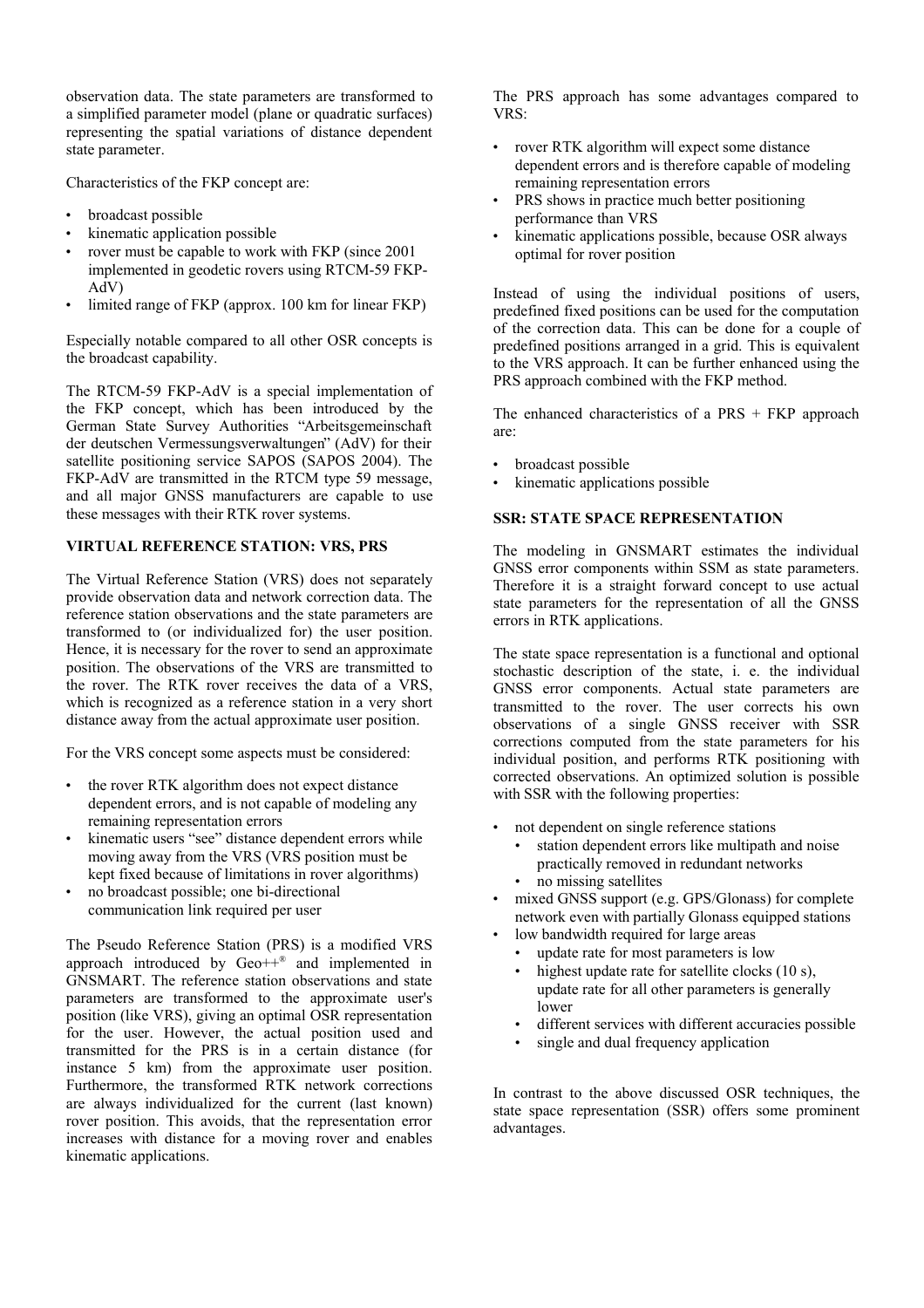## **BENEFITS OF SSR**

The SSR bandwidth can be significantly reduced compared to OSR, because the dynamics of different parameters can be utilized to optimize the bandwidth. SSR also makes use of properties such as the satellite independence of the tropospheric modeling or station independence of satellite clock errors.

For OSR, generally one common update rate is necessary due to the transformation of the lump sum distance dependent GNSS errors into observation space. Exceptions are the FKP concept and MAC, which make use of the dispersive effect of the signal. The ionospheric signal LI (difference of the basic observables L1-L2) and non-dispersive (or geometric) GNSS errors vary at different rates, which can be used to enable different transmission rates. Nevertheless, the bandwidth using OSR cannot be optimized as much as SSR, because the individual error components are not individually accessible.

The individual dynamics of state parameters are:

- satellite clocks
- very high (max. 10 s validity for millimeter-accuracy) satellite orbits
- low (3 h correlation length)
- ionosphere low  $(10 \text{ min})$  to high  $(10 \text{ s})$
- troposphere low (2 h correlation length)

As a consequence, common update rates for OSR are less than 10 s (typically 1 s), while for SSR different update rates for different state parameters can be utilized, minimizing the bandwidth. However, the update rates must accomplish other requirements like a cold start-up of an RTK rover, which suggests rates not higher than 30 s or 60 s.

Another factor for bandwidth reduction is the possibility to optimize the necessary parameter ranges. For SSR the parameter ranges can be chosen with respect to the expected range for the individual physical error components. For OSR the parameter ranges have to be chosen to cover the sum of the individual components, which results in much higher values.

As an example, the bandwidth requirements for a service area of 1000 km x 1000 km, are listed in Tab. 4 for the different representation concepts. A broadcast mode of the area and 12 GPS satellites are assumed.

The FKP concept requires at least an actual reference station every 100 km, which in theory increases the amount of data by a factor of about 100 (number of reference stations). In case of VRS and PRS, the dynamic number of users define the required bandwidth compared to a single reference station. The MAC allows the transmission of 32 auxiliary station in addition to the master station data. Thus approximately three sub-

| <b>Representation</b>                         | Aux Rate        | bps           |
|-----------------------------------------------|-----------------|---------------|
| <b>SSR</b>                                    |                 | 1500          |
| $RS+FKP$                                      |                 | $100 * 4800$  |
| VRS / PRS                                     |                 | users $*4800$ |
| <b>MAC</b>                                    | 1s              | 93160         |
| 3 sub-networks, each 32<br>auxiliary stations | 10 <sub>s</sub> | 13700         |

Tab. 4: Estimated bandwidth for a 1000 km x 1000 km service area, 12 GPS satellites

networks are needed to cover the complete area.

The SSR is valid for the complete area covered and can be made independent from the number of reference stations. The RTK network, however, has some restrictions on the reference station spacing (with respect to the irregular behavior of physical conditions between reference station, see Fig. 1). Nevertheless, the disseminated SSR corrections are not related to the reference stations. The position dependent atmospheric influence can be described with functional and/or gridded parameters.

The dissemination of SSR is ideally suited for broadcasting services for an unlimited area (only restricted by the RTK network size). The communication link is therefore a uni-directional one, which broadens the number of suitable communication links in general. Communications channels generally considered not suited for RTK become now practicable again (e.g. radio and TV). SSR is also completely compliant with kinematic applications within the service area.

Debates on bandwidth are often faced with the argument, that communication links like Internet or mobile phone provide sufficient capacities. Considering increasing number of users, the demand for higher accuracy and costs for data transmission bandwidth issues are of interest.

Space based augmentation systems are ideal communication links for SSR. Besides SBAS systems, Galileo will offer free or fee based augmentation services as well as the Japanese Quasi-Zenith Satellite System (QZSS) (Tsujino 2005) will provide augmentation with GPS compatible signals. In these cases, the user requires no additional communication links to access the SSR network corrections, because the rover receives the augmentation data via its build in capabilities.

The SSR performance is also considered better concerning the associated representation error. The temporal and spatial prediction of the parameters is more precise in the state space, compared to the correction data in observation space. The interpolation of the different physical parameters can use different and optimized mathematical models as well as the stochastic properties of the parameters. For OSR the interpolation has to be done for the lump sum of all effects, thus not allowing different interpolation models.

As an example, the tropospheric propagation delay may be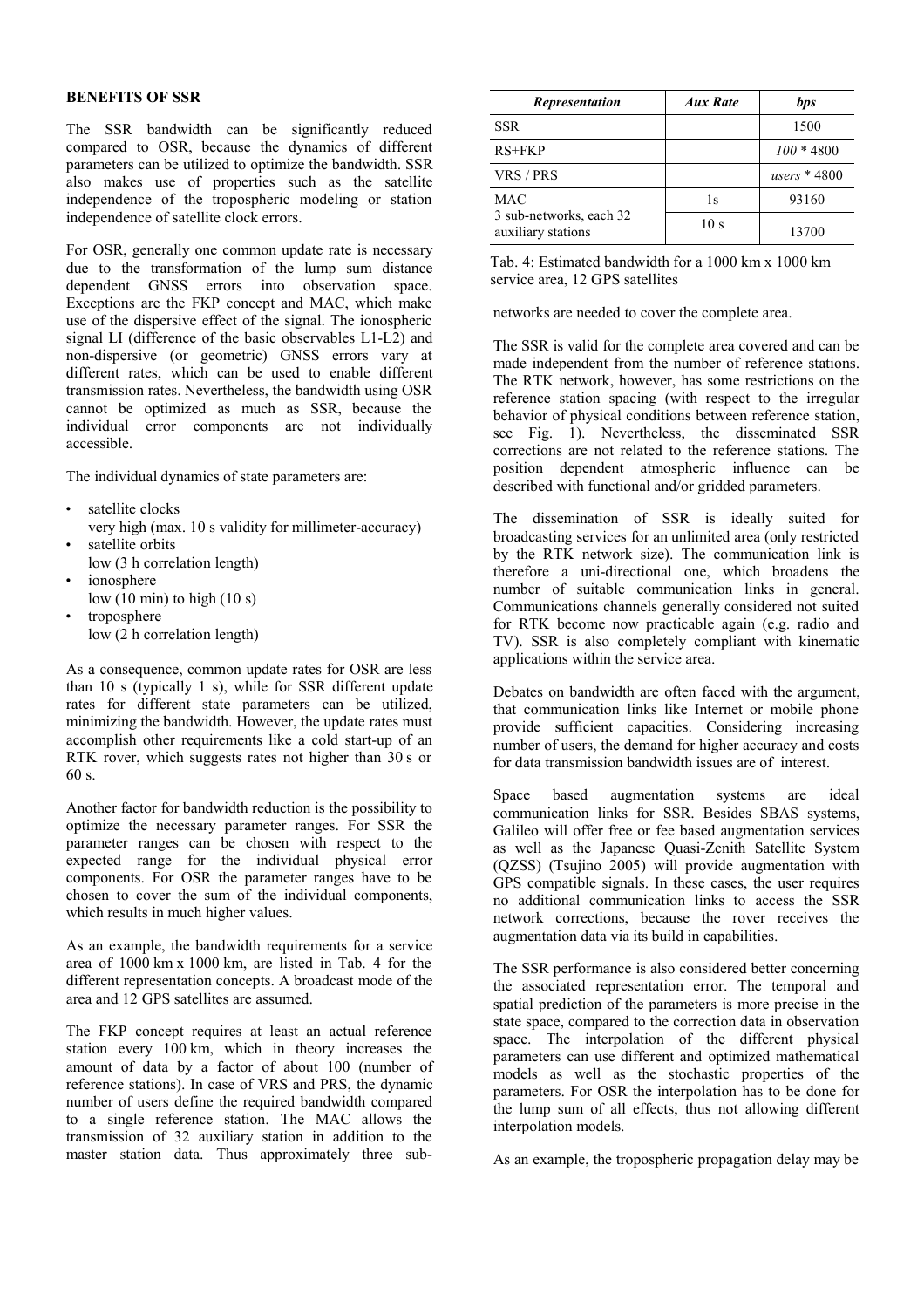considered. The tropospheric delay is generally modeled independently from the satellites. For OSR the tropospheric effect is included in any observation and the interpolation (or prediction) for the rover position is independently performed for each observation. With SSR the interpolation (or prediction) is done for the tropospheric effect itself. Together with stochastic state information this prediction can be optimized and a representation error may be modeled as a residual tropospheric effect.

SSR allows to minimize site dependent GNSS errors, while OSR always uses data of a reference station with e.g. multipath. SSR corrections are generally derived from all redundant reference stations, which leads to a significant reduction of station dependent errors. Therefore a major improvement in the representation error of SSR corrections is anticipated.

The benefits of SSR correction are not limited to dual frequency users. L1 only users can apply the SSR corrections without any restriction. However, L1 only rover are more sensitive to ionospheric residual errors and cannot apply sophisticated ambiguity resolution techniques. Therefore, the overall performance will be different to dual frequency receivers.

The different concepts of state representation techniques are summarized in Tab. 3. It is obvious, that the application of SSR is best suited for an unlimited number of static or kinematic users (broadcast mode) and for an unlimited service area covered by reference stations.

#### **SSR CORRECTIONS AND STANDARDIZATION**

An important issue in the use of any representation technique is standardization. It is indispensable, that the models and corrections are identical in the RTK network processing and in the algorithms used by the RTK rover systems.

Standardization covers the actuals formats used to disseminate the correction data, but also the consistency of corrections/parameters and models applied.

The current situation for OSR is generally settled, but OSR techniques transmitting RTK network corrected observation data (FKP, VRS, PRS) are not internationally defined. Only the FKP-mode has been implemented by all major manufactures due to the efforts of SAPOS in Germany.

For SSR we are currently facing a similar situation. SSR techniques are already in use, but standardization of parameters and models for the state space modeling with millimeter-accuracy for precise applications is urgently required.

Several additional corrections must be applied to the processing of SSR correction data, because it is an absolute positioning technique. The observation data of one single GNSS RTK rover system are combined with the SSR data.

In differential GNSS techniques these additional corrections can generally be neglected. Effects like e.g. solid earth tides are in conventional RTK applications absorbed through the use of a nearby reference station with known coordinates. Nevertheless, these additional corrections are in most cases well investigated and standardized formulas are at hand.

One simple example is the computation of satellite coordinates for code and carrier phase corrections for RTCM 20/21, which has been standardized with reference to the interface control document for GPS (ICD-GPS-200 1993).

Standards that could be used for SSR are available for most issues in the IERS/IGS conventions (McCarthy, Petit 2003). In addition, the interface control documents for GPS (ICD-GPS-200 1993) and GLONASS (ICD GLO 2002) can be used. The general demand for standardization has already been addressed by other groups for PPP applications (Ray et al 2004).

The additional corrections and standardizations of modeling can be divided into satellite dependent effects, relativistic effects, ambiguities, atmosphere, datum and site displacement.

The SSR requires standardization for consistent modeling of the following parameters:

## • **satellite parameters**

- orbit error: expressed as difference to broadcast orbits
- antenna reference point at satellite (ARP)
	- for GPS: ICD-GPS-200
	- for GLONASS: ICD-GLONASS 1998
- satellite clock error: expressed as difference to broadcast polynomial
- L1/L2 group delays for codes and phases
- procedure for satellite antenna PCV
- procedure for phase wind-up effects • orientation of satellites in space (attitude model)
- **procedure for relativistic effects**

### • **ambiguities**

- procedure for identical ambiguity levels
- integer nature of carrier phase measurements must be maintained for RTK applications
- **atmospheric parameters**
	- ionosphere modeling
	- higher order effects
		- functional and stochastic models
	- troposphere modeling
		- zenith delay models (dry and wet component)
		- meteorological parameters
		- mapping functions
		- elevation and azimuth dependent mapping of zenith delays into direction to the satellite
- **datum and site displacements**
	- reference datum for state parameters (ITRF2000, ETRS89/ETRF2000, WGS84)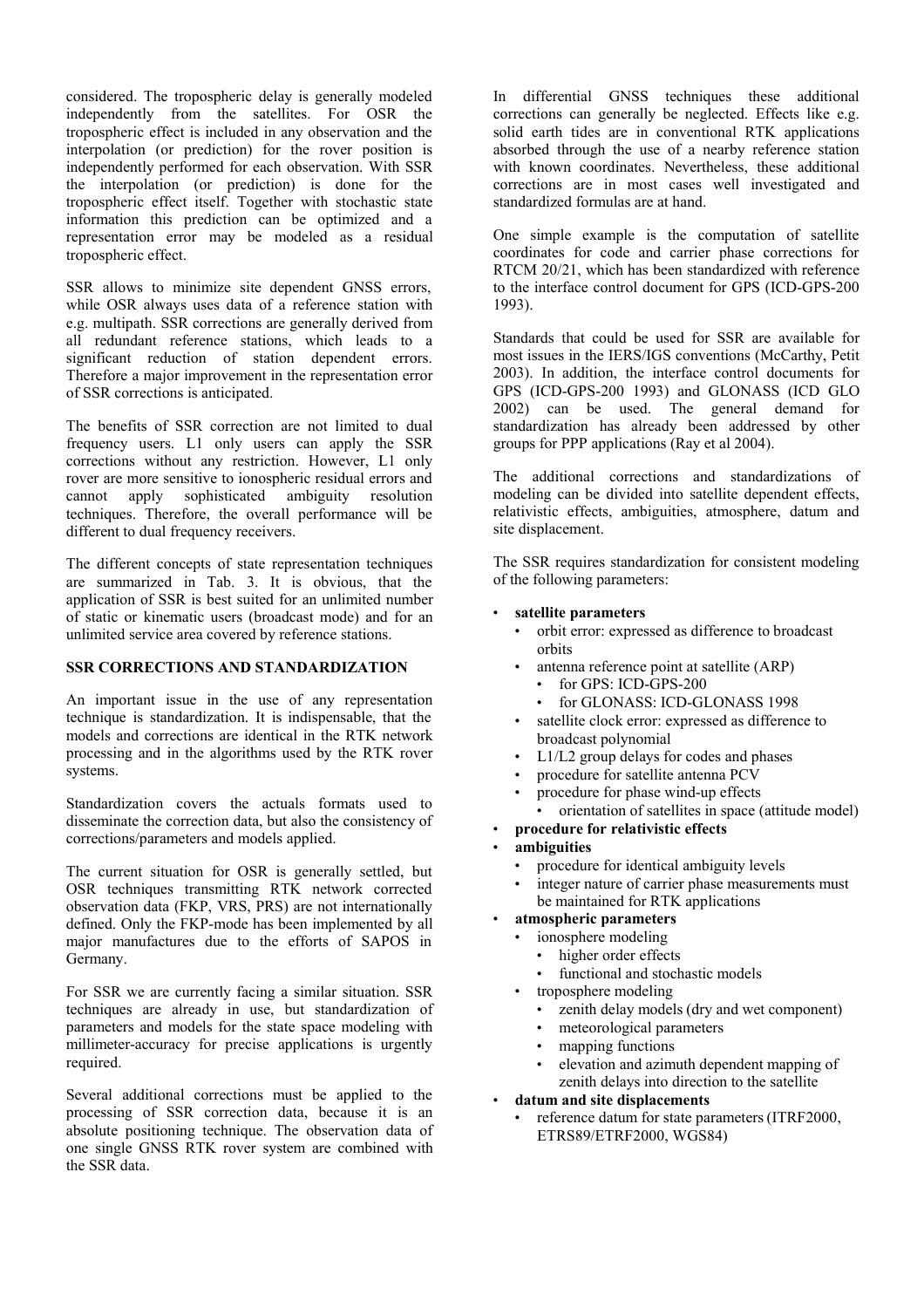- reference datum for different Satellite Systems (GPS, GLONASS, Galileo)
	- procedure for site displacements
		- solid earth tides
		- pole tides
		- ocean loading
		- atmospheric loading

The previous list contains already some initial proposals.

## **PPP-RTK: APPLICATION MODES OF SSR**

The basic idea of PPP-RTK and SSR method is to give a RTK rover system sufficient information to compute its position eliminating or at least reducing the influence of all relevant error sources. Since the errors are changing with time, and the effects are depending on the location of the rover, it makes sense to describe the various error sources (and their changes) in a way that each rover equipment can determine the influence on its positioning itself. The SSR correction data contain all this information.

A network of reference stations, distributed regularly over the area of interest, collects all available satellite observation data (mainly code and carrier phase measurements). In practice, each measurement is affected by the error sources similar to a rover receiver. Thus each measurement contains information about the error sources.



#### Fig. 2: Present GNSS error representation in GNSMART using observation (OSR) or state space (SSR) up to a future SSR rover

Depending on the desired accuracy and on the quality of the processing software, the density of the network has to be chosen carefully. All observation data from the reference stations is collected in a network computation center in (near)realtime.

A networking software, based on theoretical models for the various error sources, computes the error sources from the measurement data of all reference stations. The networking software has to separate the various error sources, although only the lump sum of the influence of all error sources is included in each measurement. The networking software uses some knowledge about the typical functional and statistical behavior in space and time of the error sources to separate the errors (SSM).

The error sources are changing continuously, and the measurement data from the reference stations are updated regularly. For each new epoch (typically 1 second) new estimates for the error sources can be derived.

Finally the networking software provides state information (SSR) on the current error sources as SSR correction data, and updates this information regularly. Depending on accuracy, bandwidth and other restrictions, different sets of SSR correction data can be derived (e.g. a decimeteraccuracy service).

The transmission of the state space corrections is the best choice for the representation of GNSS errors, which leads to a SSR rover. But it is also possible to generate GNSS observations from SSR data.

The different application scenarios of SSR taking also the currently mostly applied OSR method into account are shown in Fig. 2.

The SSR data are state parameters, which are related to standardized models. While knowing the standardized models and the current state parameters, conventional GNSS observation can be re-constructed from the SSR data (e.g. RINEX, RTCM data). For the time being, the conversion of SSR to OSR can be executed either at the service center or at the rover site.

The use of the SSR data directly in the processing of the RTK system requires some reconsideration of the rover algorithm (SSR rover). Using standardized models and the current SSR correction parameters it is possible to compute the influence of each error source onto each single satellite observation and to correct the observations accordingly. Depending on the quality of the SSR correction data, the influence can be reduced or eliminated. With such quasi error free observations, the position can be computed with high accuracy.

Old or legacy rovers may not be designed to use SSR correction data directly. For those legacy rovers the option to convert the SSR correction data into other standardized observation data types must be used. A software module located in the terminal can do the conversion from SSR to e.g. RTCM corrections.

The SSR concept in post-processing applications is in operational use with GNSMART e.g. in Israel, Japan, Italy, Czech Republic and Bulgaria.

### **PPP-RTK: SYNTHESIS OF PPP AND RTK NETWORKING**

A concept of state space representation with some restrictions and limitations is PPP (precise point positioning). The PPP applications are typically all based on a global network of reference stations. RTK networking use networks of smaller size, but allow precise and fast positioning for RTK rovers. The proposed PPP-RTK is the synthesis of the positive characteristics of both, PPP and RTK networking, concepts ( Fig. 3). The individual strategies have already shown to work well.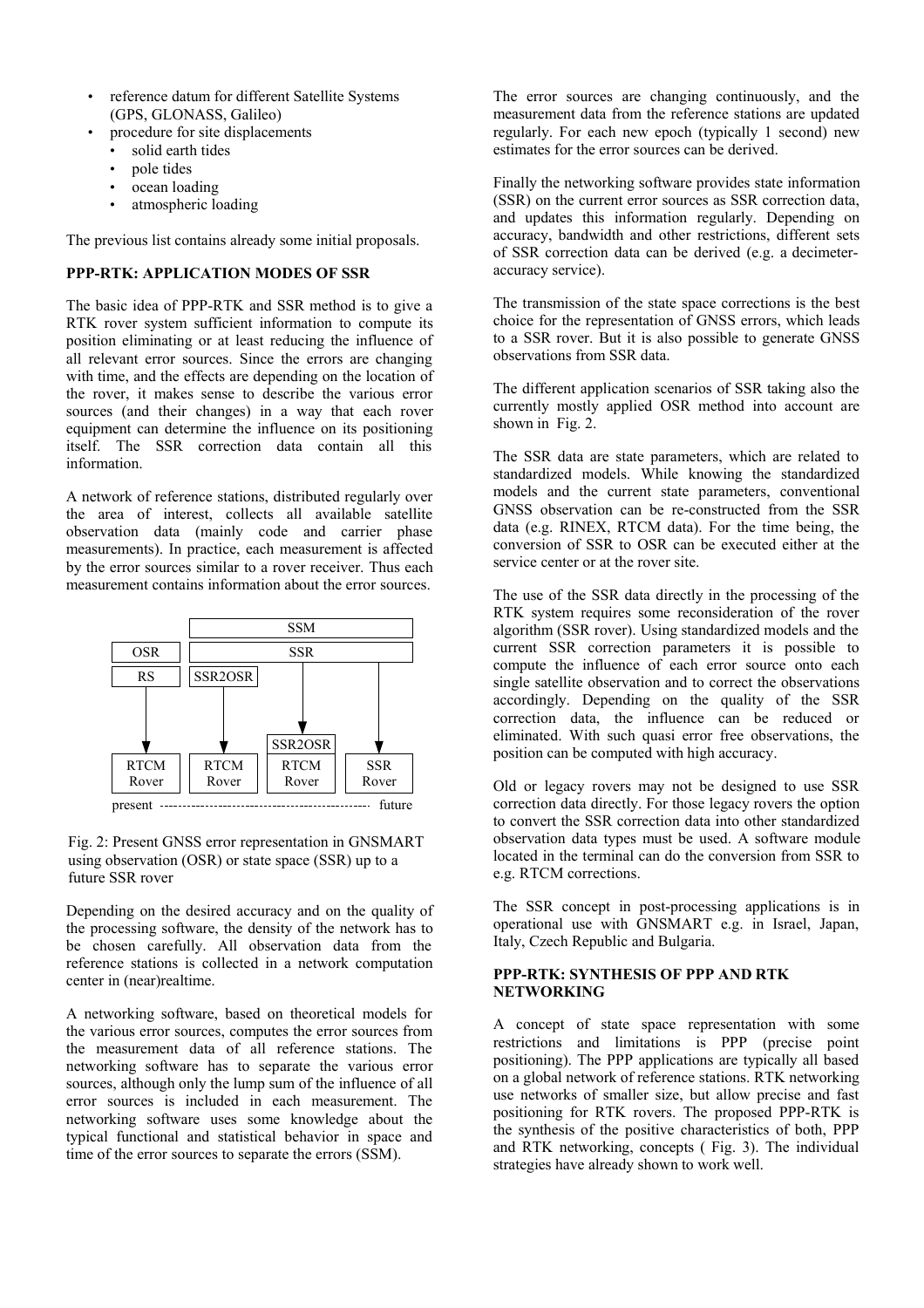

Fig. 3: Synthesis of PPP and RTK Networking

The main characteristics of the conventional PPP and the PPP-RTK approach as realized with GNSMART are pointed out in the following using a comparison.

PPP provides only a subset of the relevant state parameters; state space information is provided only for satellite orbit and for satellite clocks, but not for ionosphere and troposphere. PPP-RTK provides all state parameters that are

relevant for centimeter accuracy, including for ionosphere and troposphere.

- in PPP, ionospheric delay has to be corrected by dual frequency observations; thus dual frequency receivers are always required, even for decimeter class accuracy. In PPP-RTK as with GNSMART, the state space representation includes information about the ionosphere, thus the ionosphere can be reduced or eliminated. This allows the use of single frequency receivers in PPP-RTK applications.
- in PPP, the troposphere has to be estimated on the rover system as additional unknown in the adjustment algorithm.

In PPP-RTK, the troposphere is provided as part of the state space representation, thus for the rover the troposphere can be reduced or eliminated.

large inter station distances between reference stations in the network inhibit resolution of integer ambiguities in the network. This limits the accuracy to decimeter for realtime applications.

In PPP-RTK the distances are chosen so that the integer ambiguities can be resolved in the network. With GNSMART for example inter station distances of several hundred kilometers are possible. This allows centimeter applications in realtime.

in PPP, the state parameters from the network do not maintain integer nature of carrier phase observables. Thus even with sophisticated rover algorithms it is not possible to solve the ambiguities for the rover's carrier phase measurements.

With PPP-RTK, all state parameters maintain the integer nature of carrier phase observables. Thus a rover can solve its integer ambiguities and can get RTK (centimeter) accuracy.

in PPP, the rover needs long integration time (up to 30) min) to get decimeter-accuracy. Centimeter accuracy would only be possible with very long (many hours) integration time.

In PPP-RTK, the initialization time at the rover is typically in the order of a few (10 ... 50) seconds.

The PPP-RTK concept in GNSMART avoids the disadvantages limiting the use of the conventional PPP concept. In practice, PPP-RTK will provide

- cheaper rover equipment
- better accuracy
- faster work in the field

than conventional PPP and RTK networking.

## **DISCUSSION AND CONCLUSION**

Differential GNSS RTK networks are ideally suited to serve as an augmentation system to derive complete state information on all GNSS errors, which are then distributed to an unlimited number of users using ground based or satellite based broadcast communication links.

The concepts of precise point positioning (PPP) and RTK networking can be combined to a concept, which we call PPP-RTK. It is the use of state space representation in RTK networks, which give centimeter-accuracy for an unlimited number of static or kinematic users (broadcast mode) and for an unlimited service area covered by reference stations.

The ideal solution is the dissemination of SSR correction data with a GNSS compatible signal to avoid any additional telecommunication on user side. This is also a challenge considering Galileo or the Japanese Quasi-Zenith Satellite System (QZSS).

An improvement in quality, accuracy and time-to-fix in RTK networking using state space monitoring is already obvious while using the currently applied OSR techniques. A furthermore transition to SSR will also improve the general performance.

The goal of PPP-RTK is ubiquitous accurate positioning at the few centimeter-level using a single GNSS receiver while providing information on all relevant GNSS errors using a state space representation.

### **REFERENCES**

- Euler, H.-J., C.R. Keenan, B.E. Zebhauser, G. Wübbena (2001). Study of a Simplified Approach Utilizing Information from Permanent Station Arrays. Presented at the International Technical Meeting, *ION GPS-01*, Salt Lake City, Utah.
- ICD GLO (2002). *GLONASS Interface Control Document*. Coordination Scientific Information Center, Moscow, Russia. see http://www.glonasscenter.ru/.
- ICD-GPS-200 (1993). *Navstar GPS Space Segment/Navigation User Interface*. ICD-GPS-200 Interface Control Document, see http://www.navcen.uscg.gov/pubs/gps/icd200/.
- Kouba, J. (2003). *A guide to using International GPS Service (IGS) products.* ftp://igscb.jpl.nasa.gov/ igscb/resource/pub/.